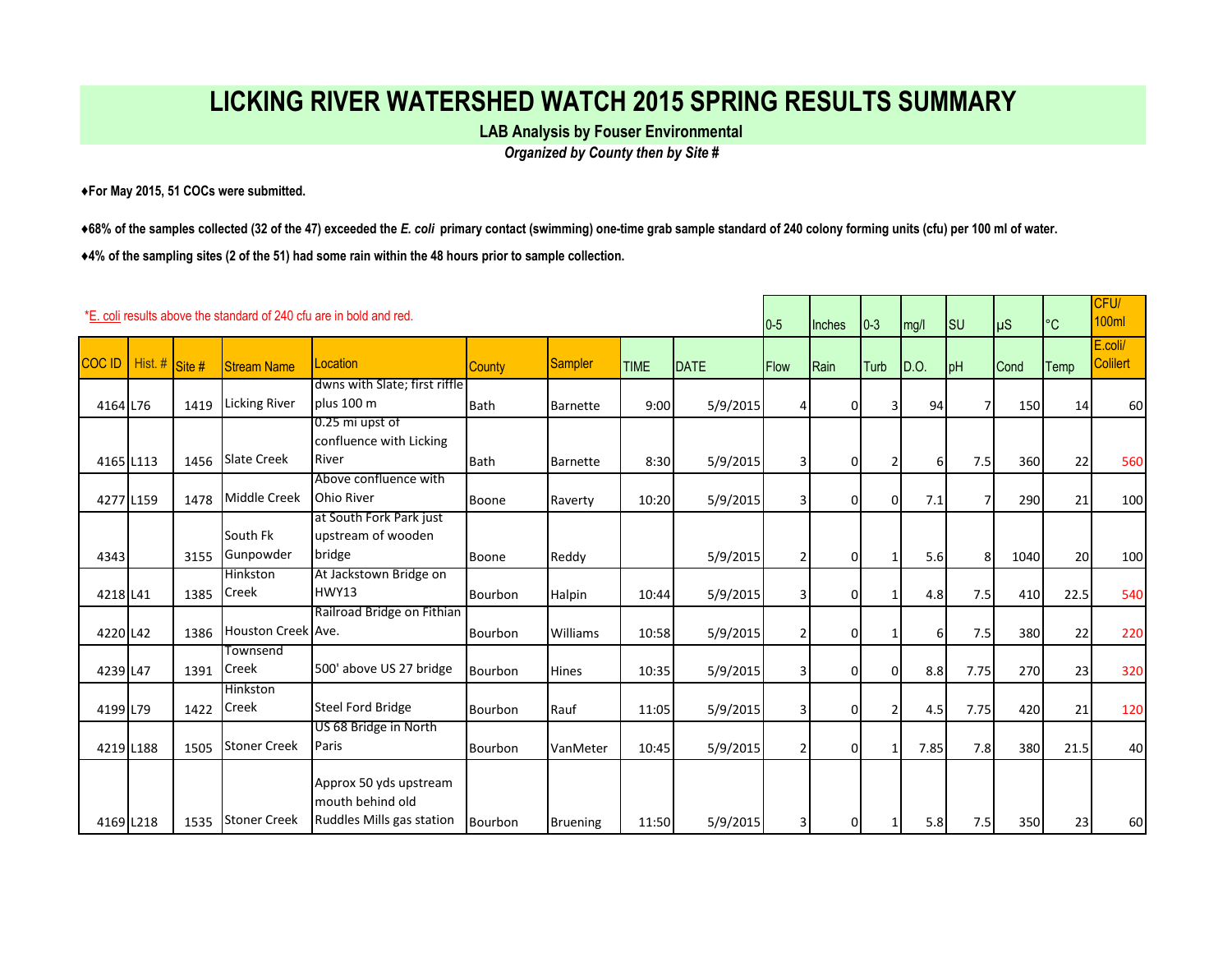| <b>COC ID</b> | Hist. # Site # |      | <b>Stream Name</b>                 | Location                                                                                | <b>County</b> | Sampler  | <b>TIME</b> | <b>DATE</b> | <b>Flow</b>    | Rain           | Turb           | D.O.            | pH             | Cond | Temp     | E.coli/<br><b>Colilert</b> |
|---------------|----------------|------|------------------------------------|-----------------------------------------------------------------------------------------|---------------|----------|-------------|-------------|----------------|----------------|----------------|-----------------|----------------|------|----------|----------------------------|
| 4240          |                | 3151 | Cooper Run                         | 100 yds upstream of<br>moouth into Stoner Creek Bourbon                                 |               | Simpson  | 10:50       | 5/9/2015    | $\vert$ 3      | 0              | $\mathbf{1}$   | 6.8             | 8              | 310  | 22       | 400                        |
| 4221          |                | 3153 | <b>Stoner Creek</b>                | at Rocky Shoals off the<br>Hancock Farm just above<br>Paris Water Treatment<br>Plant    | Bourbon       | Williams | 10:10       | 5/9/2015    | $\overline{2}$ | 0              | $\overline{2}$ | 5.8             | 7.7            | 380  | 21       | 200                        |
| 4274 L217     |                | 1534 | North Fork<br><b>Licking River</b> | Under KY HWY 539 Bridge Bracken                                                         |               | Clifford | 10:58       | 5/9/2015    | 3 <sup>1</sup> | 0              | $\overline{0}$ | 8.6             | 8              | 460  | 21.7 < 1 |                            |
| 4300 L60      |                | 1402 | <b>Licking River</b>               | Rowing Club at the mouth<br>of Licking on east bank                                     | Campbell      | Hult     | 10:45       | 5/9/2015    | $\overline{2}$ | $\mathbf 0$    | 1              |                 |                | 170  | 18.8     | 260                        |
| 4272 L178     |                | 1496 | <b>Taylors Creek</b>               | Near mouth of I-471<br>where 6th Sreet and<br>Donnemeyer Drive meet                     | Campbell      | Rohling  | 9:35        | 5/9/2015    | $\vert$ 3      | 0              | 1              | 14              | 8              | 1100 | 16       | 900                        |
| 4273 L179     |                | 1497 | <b>Taylors Creek</b>               | North Branch of creek<br>where Berry Ave, Covert<br>Run Pike & Donnemeyer<br>Drive meet | Campbell      | Rohling  | 9:10        | 5/9/2015    | 3 <sup>1</sup> | $\mathbf 0$    | $\mathbf{1}$   | 10 <sup>1</sup> | 7.5            | 10.4 | 15       | 3580                       |
| 4202          |                | 3202 | <b>Unnamed Trib</b>                | UT to Taylors Ck near<br>intersect of Waterworks<br>RD and Wilson Rd                    | Campbell      | Lubbers  | 9:40        | 5/9/2015    | 3 <sup>1</sup> | $\overline{0}$ | 1              | 7.2             | 8.2            | 940  | 17       | 2040                       |
| 4226 L300     |                | 1608 | Hoods Cr                           | Lykins Park between foot<br>bridge and parking lot                                      | Clark         | Cecil    | 10:30       | 5/8/2015    | 3 <sup>1</sup> | 0              | $\overline{0}$ | 6 <sup>1</sup>  | 8              | 640  | 24       | 500                        |
| 4227 L301     |                | 1609 | Unnamed Trib Branch                | <b>Instersect of Barnes St</b><br>and Main St into Town                                 | Clark         | Cecil    | 11:20       | 5/8/2015    | 3 <sup>1</sup> | $\mathbf 0$    | 1              | $6 \mid$        | $\overline{7}$ | 650  | 25       | 480                        |
| 4298 L521     |                | 1764 | <b>Martin Mill Br</b>              | along HWY 1013 inters of<br>Fox Ck near gas pipeline                                    | Fleming       | Gossett  | 10:05       | 5/8/2015    | $\vert$ 3      | $\mathbf 0$    | 1              | 8               | 7.5            | 350  | 18       | 440                        |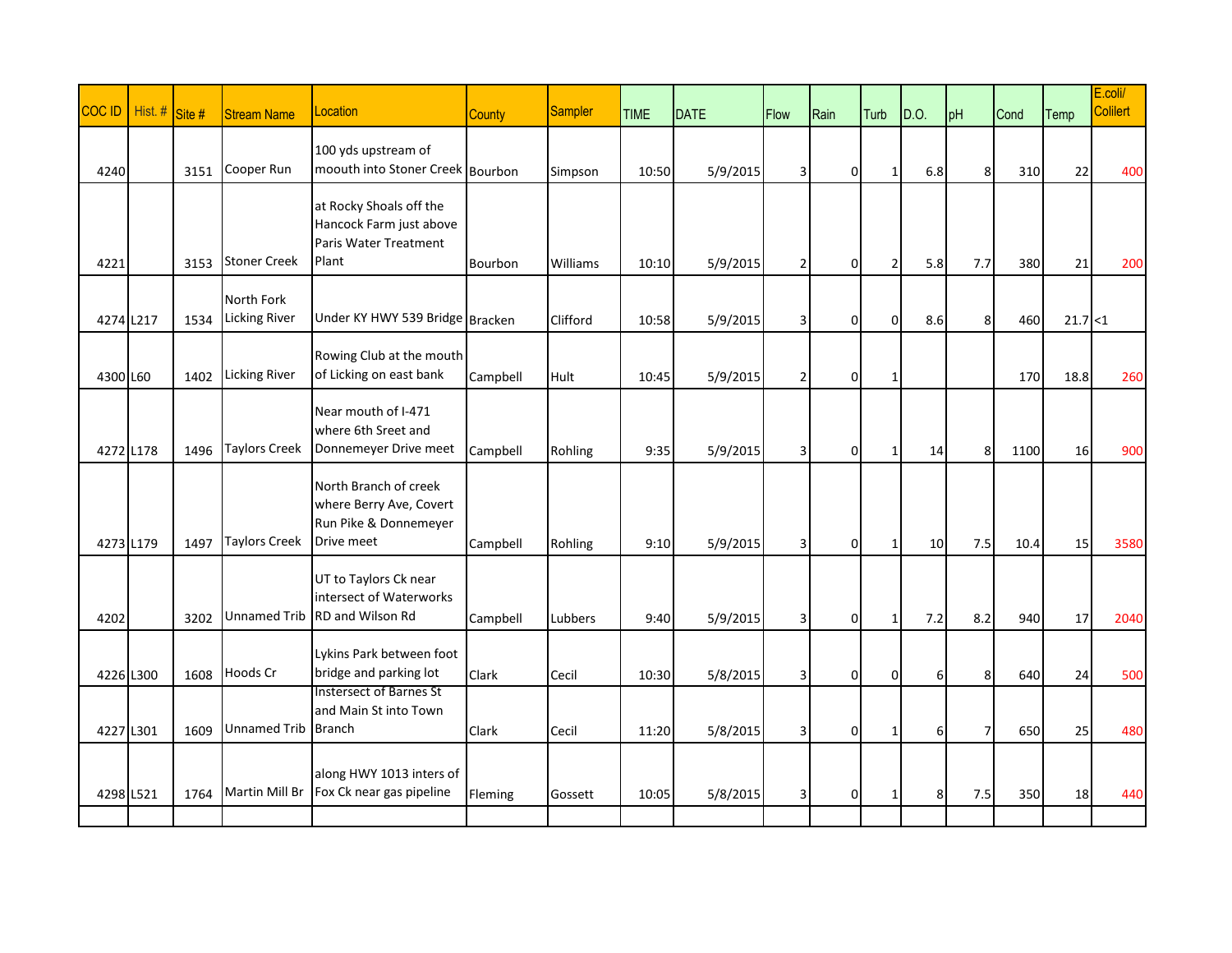| <b>COCID</b> | Hist. # |        |                           |                                                                                   |               |                |             |             |                         |                |                |                 |                |      |          | E.coli/<br><b>Colilert</b> |
|--------------|---------|--------|---------------------------|-----------------------------------------------------------------------------------|---------------|----------------|-------------|-------------|-------------------------|----------------|----------------|-----------------|----------------|------|----------|----------------------------|
|              |         | Site # | <b>Stream Name</b>        | Location                                                                          | <b>County</b> | <b>Sampler</b> | <b>TIME</b> | <b>DATE</b> | <b>Flow</b>             | Rain           | Turb           | D.O.            | pH             | Cond | Temp     |                            |
| 4166 L29     |         | 1373   | <b>Licking River</b>      | Claysville Boat Ramp                                                              | Harrison      | Florence       | 9:35        | 5/9/2015    | 4                       | 0              | 2              | 10.4            | 7.2            | 160  | 14       | 120                        |
|              |         |        | SouthFk                   | above dam at Berry                                                                |               |                |             |             |                         |                |                |                 |                |      |          |                            |
| 4224 L65     |         | 1408   | Licking<br>South Fk of    | <b>Brdige</b>                                                                     | Harrison      | Moran          | 10:00       | 5/9/2015    | $\overline{\mathbf{3}}$ | $\mathbf 0$    | $\overline{2}$ | 5               | 8              | 420  | 23.5     |                            |
| 4243 L78     |         | 1421   | Licking                   | Below Bridge at Lair                                                              | Harrison      | Hines          | 11;00       | 5/9/2015    | $\overline{\mathbf{3}}$ | $\mathbf 0$    | 1              | 7               | 7.75           | 380  | 25       | 80                         |
|              |         |        |                           | <b>Below Bridge to Grays</b>                                                      |               |                |             |             |                         |                |                |                 |                |      |          |                            |
| 4225 L82     |         | 1425   | <b>Grays Run</b>          | <b>Run Subdivision</b>                                                            | Harrison      | Moran          | 10;50       | 5/9/2015    | $\vert$ 3               | 0              | $\overline{0}$ | 11.1            | 8              | 380  | 22.5     |                            |
| 4244 L216    |         | 1533   |                           | Richland Creek Richland Creek Road                                                | Harrison      | Clifford       | 10:00       | 5/9/2015    | $\vert$ 3               | 0              | $\overline{0}$ | 7.5             | 8.2            | 510  | 22       | 20                         |
| 4234         |         | 3183   | Flatrun Creek             | at Vet Park Bridge                                                                | Harrison      | Evans          | 11:17       | 5/9/2015    | $\vert 3 \vert$         | 0              | $\mathbf{1}$   | 10 <sup>1</sup> | 8              | 450  | 23       | 940                        |
| 4235         |         | 3184   | Mill Creek                | behind property                                                                   | Harrison      | Burgan         | 10:20       | 5/9/2015    | $\overline{3}$          | $\mathbf 0$    | $\overline{0}$ | 6.8             | $\overline{7}$ | 410  | 23       |                            |
| 4167         |         | 3218   |                           | Harrison Creek at Langley Rd. Bridge                                              | Harrison      | Florence       | 10:05       | 5/9/2015    | $\vert$ 3               | $\overline{0}$ | $\overline{0}$ | 8.7             | 8.5            | 580  | 21       | 40                         |
|              |         |        | <b>Holds Branch</b>       | At the Rust Dr. Bridge in<br><b>Taylor Mill</b>                                   |               |                |             |             |                         |                |                |                 |                |      |          |                            |
| 4232         |         | 3154   |                           | about halfway down                                                                | Kenton        | Kaeff          | 9:30        | 5/9/2015    |                         | 3 < 1          | $\overline{0}$ | 7.8             | 8              | 930  | 19       | 100                        |
|              |         |        |                           | Horsebranch Rd form                                                               |               |                |             |             |                         |                |                |                 |                |      |          |                            |
| 4233         |         | 3181   | Horse Branch              | Thomas More Pkwy                                                                  | Kenton        | Kaeff          | 8:55        | 5/9/2015    |                         | $2 \times .1$  | $\overline{0}$ | 6.4             | 7.5            | 1580 | 17.5 < 1 |                            |
| 4299         |         | 3249   |                           | headwater of Mosers<br>Branch between Ft Wright<br>Mosers Branch and Ft. Mitchell | Kenton        | Thoeny         | 9:40        | 5/9/2015    | $\overline{3}$          | 0              | $\overline{0}$ | $6 \mid$        | 7.5            | 1860 | 17       | 140                        |
|              |         |        |                           | Mouth of Straight Fort                                                            |               |                |             |             |                         |                |                |                 |                |      |          |                            |
| 4249 L189    |         | 1506   | <b>Licking River</b>      | (Rt. 3336) in Grassy Creek Magoffin                                               |               | Boyd           | 8:35        | 5/8/2015    | $\vert$ 3               | $\mathbf 0$    | $\overline{0}$ | 5.2             | 6.9            | 220  |          | 2160                       |
| 4250 L192    |         | 1509   | <b>Trace Fork</b>         | At mouth of creek at the<br>drivewy bridge                                        | Magoffin      | Boyd           | 8:55        | 5/8/2015    | $\vert$ 3               | 0              | $\overline{0}$ | 9               | 7.7            | 410  |          | 400                        |
|              |         |        | <b>Big Half Mtn</b><br>Cr | Clyde Holliday farm below<br>iron culvert                                         |               |                |             |             |                         |                |                |                 |                |      |          |                            |
| 4251 L195    |         | 1512   |                           |                                                                                   | Magoffin      | Boyd           | 9:45        | 5/8/2015    | $\vert$ 3               | 0              | $\overline{0}$ |                 | 7.7            | 460  |          | 380                        |
|              |         |        |                           | above Richard William's                                                           |               |                |             |             |                         |                |                |                 |                |      |          |                            |
| 4252 L235    |         | 1546   | <b>Licking River</b>      | concrete bridge                                                                   | Magoffin      | Boyd           | 10:15       | 5/8/2015    | 3 <sup>1</sup>          | 0              | $\overline{0}$ |                 | 7.6            | 510  |          | 720                        |
| 4253 L236    |         | 1547   | <b>Licking River</b>      | at Lakesville below<br>Stinson creek at Rt. 867                                   | Magoffin      | Boyd           | 10:25       | 5/8/2015    | 3 <sup>1</sup>          | 0              | $\overline{0}$ | $6 \mid$        | 7.4            | 520  |          | 440                        |